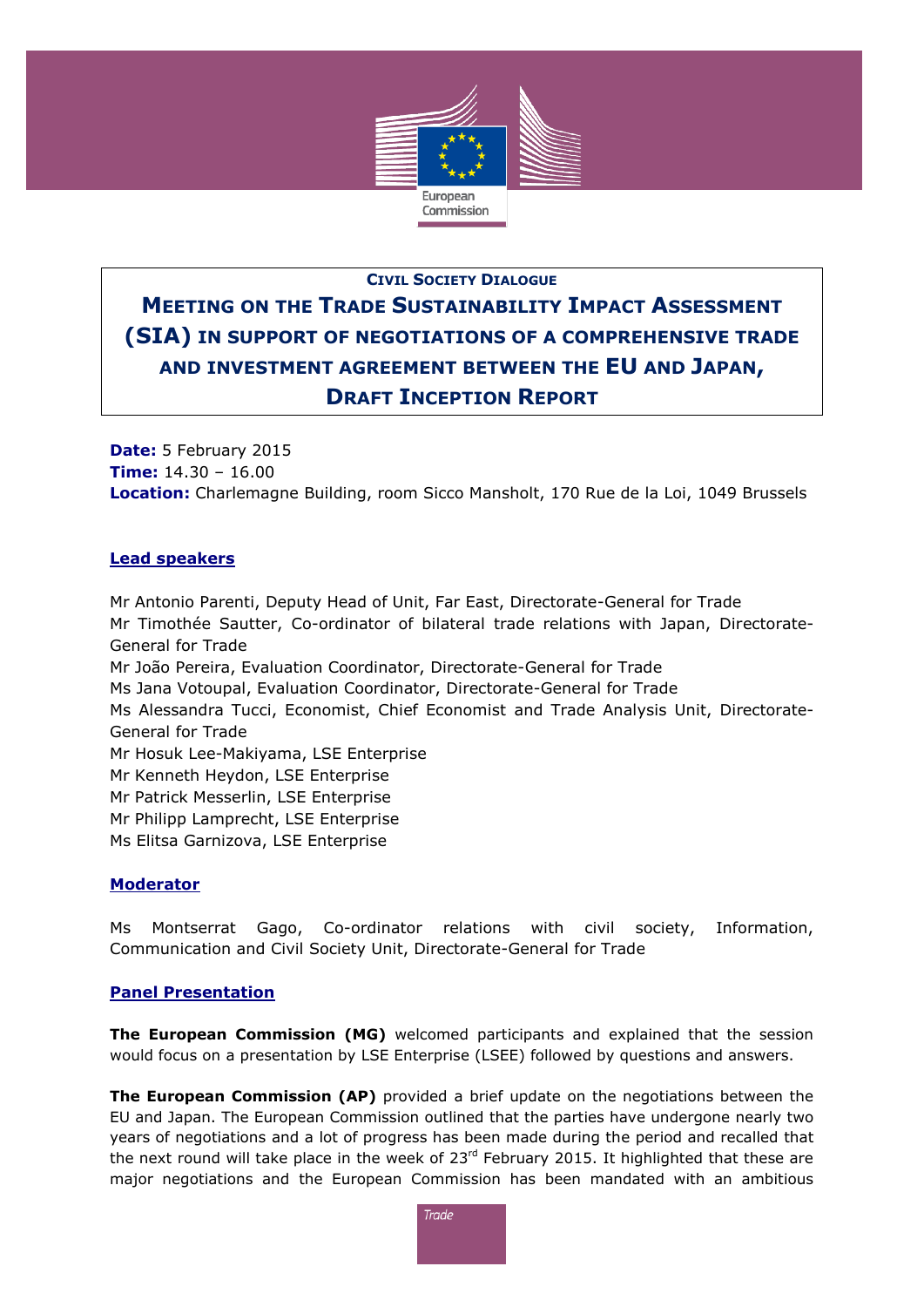agenda and both parties have committed to cover as many issues as possible. The European Commission underlined that Japan has mentioned that the goal is to finalise the negotiations by the end of the year but substance will prevail over timing as only an ambitious agreement could deliver real benefits to both partners. Negotiators will be closely guided by the Trade SIA and the dialogue with Civil Society representatives.

**LSEE** delivered a [presentation of the Draft Inception Report of the Trade Sustainability Impact](http://trade.ec.europa.eu/doclib/docs/2015/february/tradoc_153084.pdf)  [Assessment](http://trade.ec.europa.eu/doclib/docs/2015/february/tradoc_153084.pdf) and informed that further comments on the inception report could be sent via email to LSEE [\(Lsee.Tsia-Japan@lse.ac.uk\)](mailto:Lsee.Tsia-Japan@lse.ac.uk) until Monday 16th February 2015. The presentation emphasised the integrated character of the stakeholder consultation in providing input to the study team throughout and during all phases of the study. On sectoral analysis it mentioned that the selection of an  $8<sup>th</sup>$  sector will be done on the basis of the results of the stakeholders' consultation. It also highlighted that the deadline for the on-going survey to provide input to the sector selection is Tuesday 31st March 2015.

#### **Discussion highlights / questions and replies**

**International Trade Union Confederation (ITUC)** made an enquiry concerning the use of a CGE model based on the GTAP8 database. ITUC asked whether it would be possible to include other models to complement the CGE model, which they found problematic due to its assumptions. ITUC suggested the inclusion of macroeconomic models, in particular the UN Global Policy Model or the Global Forecasting Framework. ITUC also asked whether the impact on income inequality and wealth inequality would be part of the analysis. With regard to the case studies, ITUC welcomed their use to complement the analysis but wondered whether the number of case studies for the social and human rights analysis might be too low. On the environment, ITUC asked how the team would capture the impact of trade liberalisation on environmental goods and services.

**Greenpeace European Unit** welcomed the use of case studies. Greenpeace highlighted that the EU and Japan are major importers with low bilateral trade volumes in both sectors chosen for the case studies of the environmental analysis. Greenpeace enquired whether an additional case study could be included in the analysis of one of the sectors identified for the sectoral analysis section of the report.

**European Services Forum (ESF)** welcomed the inclusion of financial and business services as part of the sector selection, highlighting that their inclusion is indispensable. ESF asked how the services sectors are defined. ESF also questioned the criteria used to choose the other sectors for in-depth study and explained that investment is missing from the criteria. ESF pointed out that sectors in which their members have difficulties include the telecom sectors (especially in regards to interconnections and VPN), postal and express delivery, and retail sector. ESF highlighted that it has been very difficult for any EU firm to open retail locations in Japan since this is regulated at the municipality level. ESF also asked how regulatory co-operation would be analysed and highlighted that existing industrial co-operation between the EU and Japan is only within manufactured goods, and not in services.

**LSEE** explained that the CGE model based on GTAP8 data is currently the best existing model and the only methodology that is satisfactory to capture all the effects of trade liberalisation. LSEE also highlighted that re-doing the economic analysis carried out under the Impact Assessment falls outside of the scope of the Trade SIA and also explained that the alternative models mentioned have multiple flaws for the study of trade policy impacts.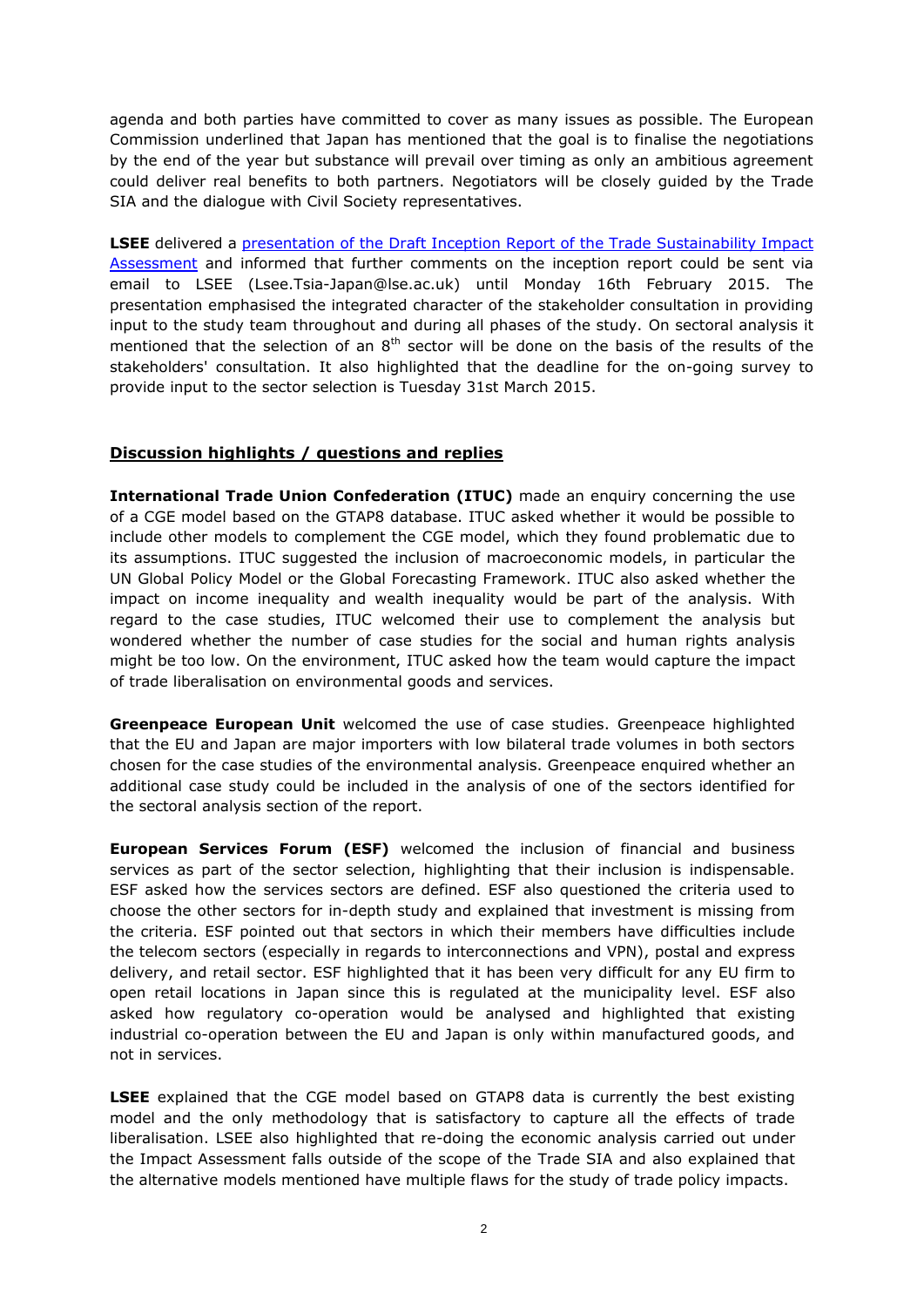LSEE clarified that the assessment of the impact on social inequality is part of the methodology for the Trade SIA through indicators such as the Gini coefficient and will feature in the sectoral analysis. With regard to income inequality, skills level effects can also be used as a proxy. On the environmental analysis, LSEE underlined that the team will look at the environmental impacts horizontally in its quantitative analysis that covers the environmental impacts that were requested. LSEE also highlighted that the team will look at the environmental impacts within the analysis of each sector. The choice of the specific environmental case studies outside of these sectors thus maximizes the coverage of environmental issues.

With regard to sector selection, LSEE explained that it is based on publicly available data, and previously utilised classification in the Impact Assessment. Through the sector selection survey, the team will collect feedback on the additional sector to be chosen. If stakeholders do not think that a specific sector is covered by those outlined already, they should contact the team through the survey or the other channels and make a proposal. With regard to investment volumes, data is not available to such disaggregated levels as in the Impact Assessment, and could not be used as an additional criterion.

LSEE also answered that information on regulatory cooperation is relatively limited and the team's approach will be to compare the similarities and differences in prior FTAs of the EU and Japan, taking into consideration the negotiation sequencing and timing which will be especially important.

**The European Commission (AT)** clarified that LSEE are not responsible for redoing the economic modelling. The European Commission explained that the methodology chosen for the Impact Assessment is the best existing one in order to calculate the impact of trade policy since CGE models are multi-sector, multi-country models that allow inter-and intrasectoral analysis. The European Commission also explained that the UN global policy model is a macro model and as such it is not adequate for the plugging in of detailed trade policy data. Lastly, the European Commission highlighted that the analysis does not stop with the economic modelling and that the Consultant will complement the existing work with indepth sectoral analysis.

**The International Confederation of Music Publishers (ICMP) e**nquired why certain stakeholders have not been included into the list of identified stakeholders in Annex 3 of the report.

**The International Federation of the Phonographic Industry (IFPI)** supported the question of ICMP and enquired after the composition of Annex 3 asking, in particular why the audio-visual services sector is absent. IFPI also requested further clarification on the sector selection criteria. IFPI questioned how the team would review the economic impact of the FTA as well as the potential of the FTA to strengthen intellectual property.

**AeroSpace and Defence Industries Association of Europe** raised two points. Firstly, it highlighted high hopes with regard to aircraft exports. It recalled that the European Aviation Safety Agency is not recognised in Japan and asked what can be done with regards to the low market penetration in Japan, especially considering the importance of NTMs in this regard. Secondly, AeroSpace and Defence Industries Association of Europe asked what could be done to alleviate any environmental impact by the intensification of aircraft movement, and mentioned in particular gains through improved air traffic management (ATM).